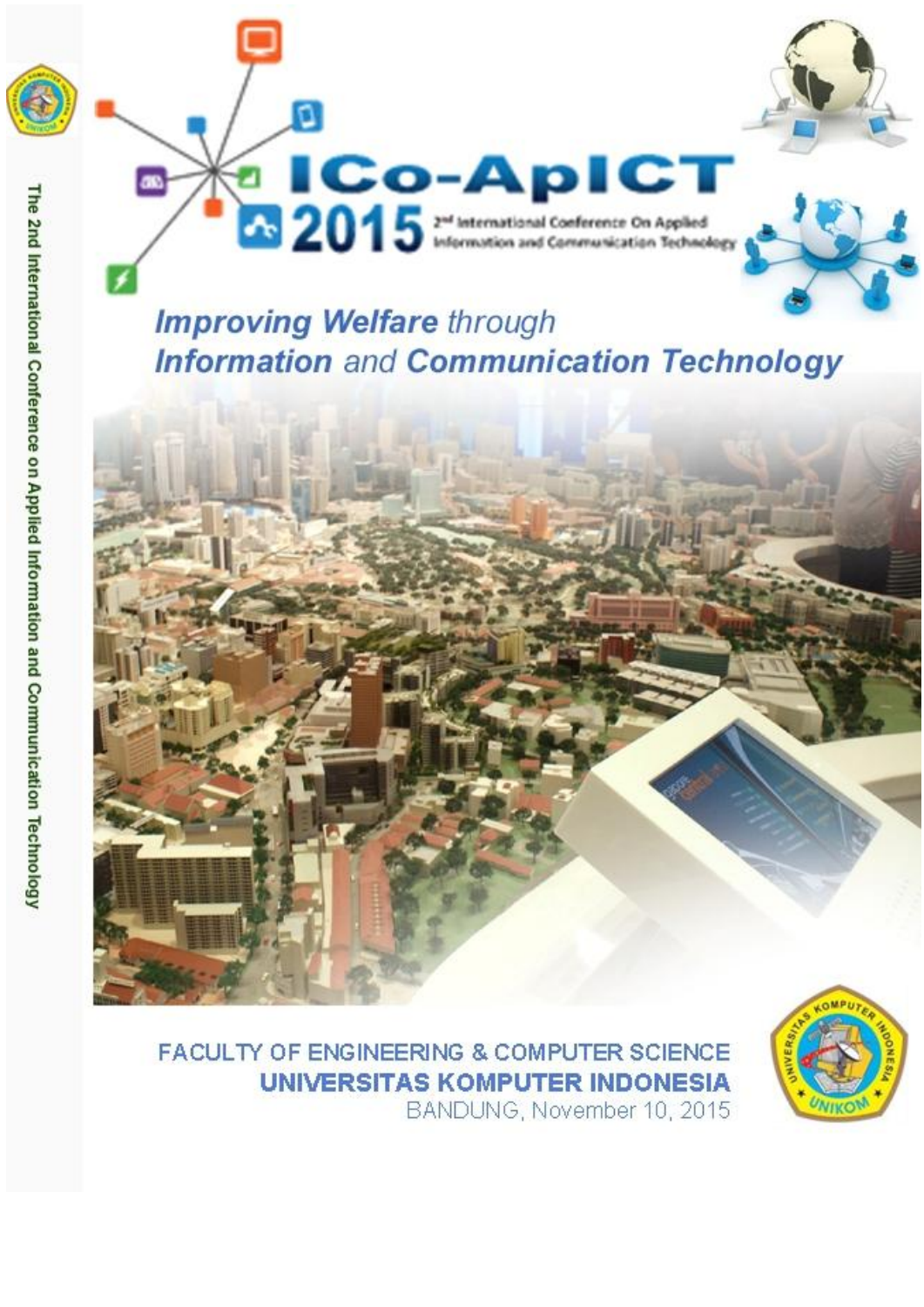

**The 2nd International Conference on Applied Information adn Computer Technology UNIVERSITAS KOMPUTER INDONESIA** Gedung 4 Lt 3 Jl. Dipati Ukur 112-114 Bandung 40132, Indonesia Ico-apict@unikom.ac.id http://ico-apict.unikom.ac.id

# **PROCEEDING**

**2nd international conference on applied Information and Computer Technology**

> **ICo-ApICT 2015 UNIVERSITAS KOMPUTER INDONESIA October 10, 2015**



Published by: **Faculty of engineering & Computer Science**  Universitas Komputer Indonesia Jl. Dipati Ukur 112-114 Bandung 40132, Indonesia Ph. +62 22 2503054 http://www.unikom.ac.id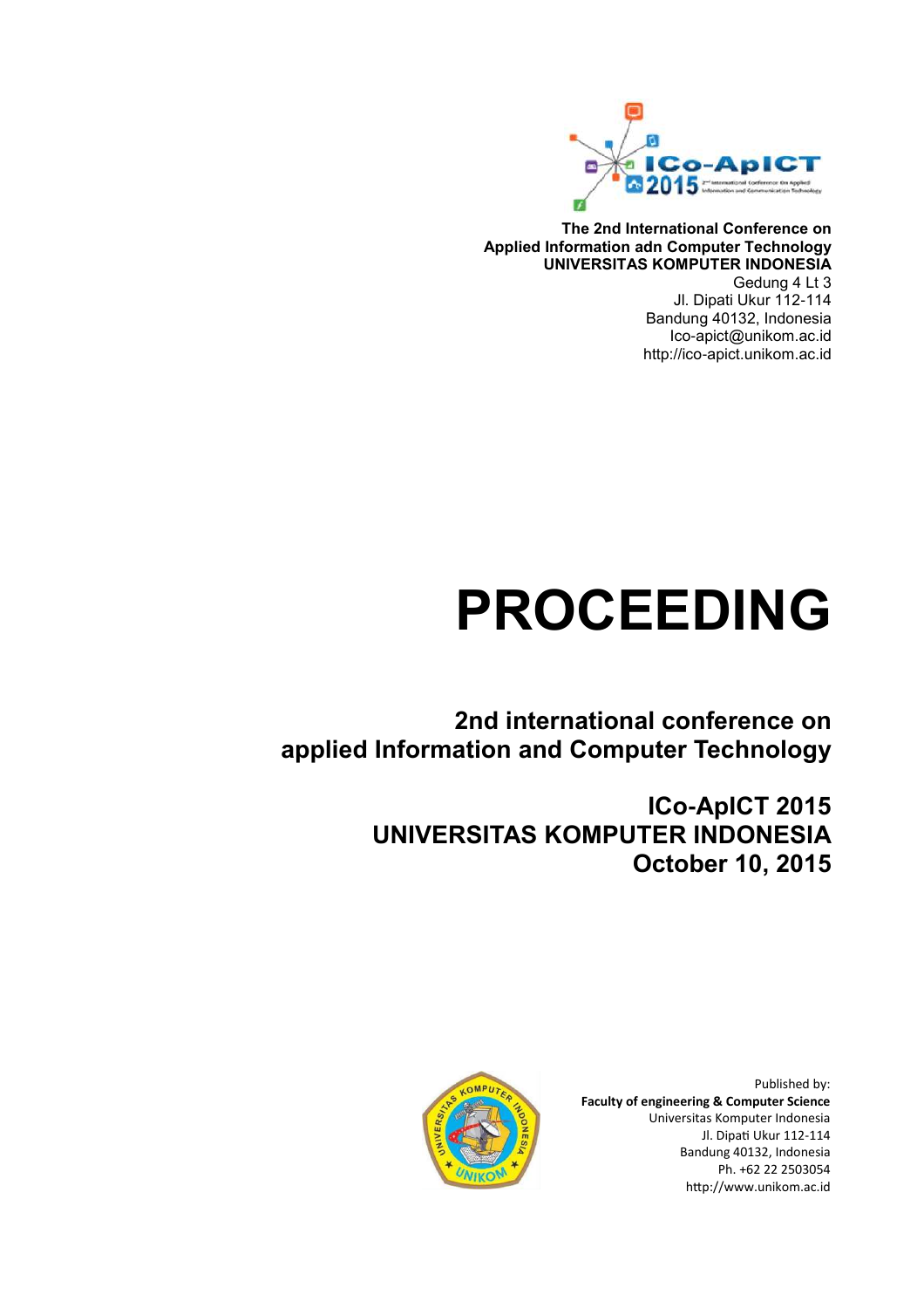# **PROCEEDINGS**

## **International Conference**

2nd International Conference on Applied Information and Communication Technology "Improving Welfare Through Information and Communication Technology"

Bandung, October 10, 2015

#### **Chief Organizer**

M. Aria Rajasa

#### **Reviewers**

Prof. Dr. Denny Kurniadie—Universitas Padjajaran Prof. Dr. Zulkhairi Md Dahalin – University Utara Malaysia Dr. Yeffry Handoko Putra—Universitas Komputer Indonesia Dr. Salmon Priaji Martana—Universitas Komputer Indonesia Dr. Hieryco Manalip, M.Sc.DEA – Universitas Sam Ratulangi

Copyright and Reprinted permission

All rights reserved. This book or parts there, may not be reproduced in any form or by any means, electronic or mechanical, including photocopying, recording or any information storage and retrieval system now known or to be invented, without written permission from the organizer. All rights reserved © 2015 by



Organized by: **Faculty of engineering & Computer Science**  Universitas Komputer Indonesia Jl. Dipati Ukur 112-114 Bandung 40132, Indonesia Ph. +62 22 2503054 University Website: http://www.unikom.ac.id Conference Website : http://ico-apict.unikom.ac.id E-mail: ico-apict@unikom.ac.id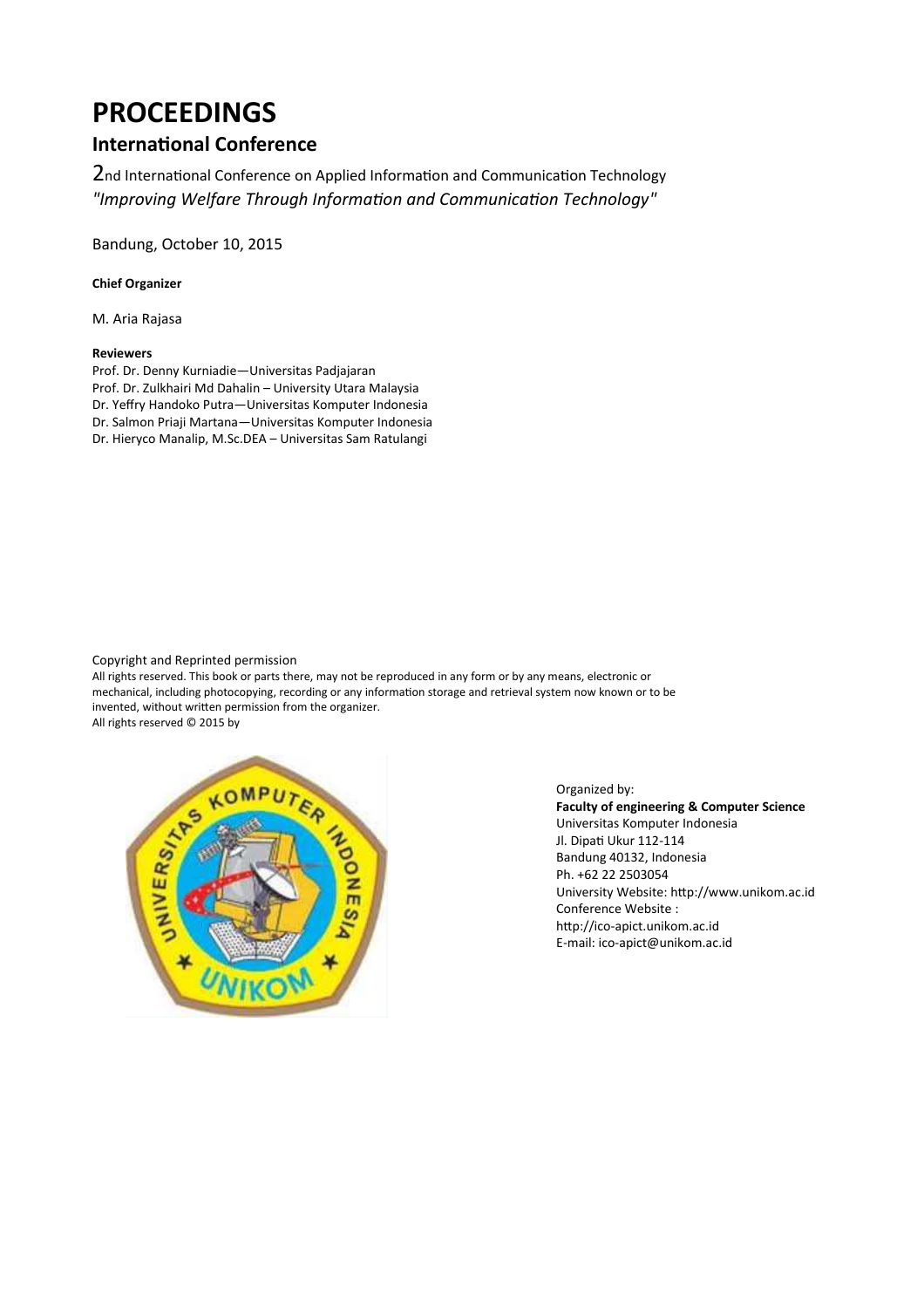#### Foreword

ICo-ApICT is an international conference held by the Faculty of Engineering and Computer Science. Universitas Komputer Indonesia. The 2015 conference is the second one, following the successful first one on October 2013. The 2015 ICo-ApICT theme "Improving Welfare through Information Technology" is emphasizing the use of the information technology in everyday life to enhance common welfare.

Therefore, the ICo-ApICT is inviting all the reseachers from academic institution as well as research institute, industry, professional, goverment officer from Indonesia and abroad to share the research, the knowledge and all the creative ideas in relation to the conference theme.

The conference is about to discuss the newest issues regarding the ICT application that hopefully will strengthen the international relationship between researchers, as well as to become a sharing media for those who involved in creating and using of ICT application.

 $\overline{a}$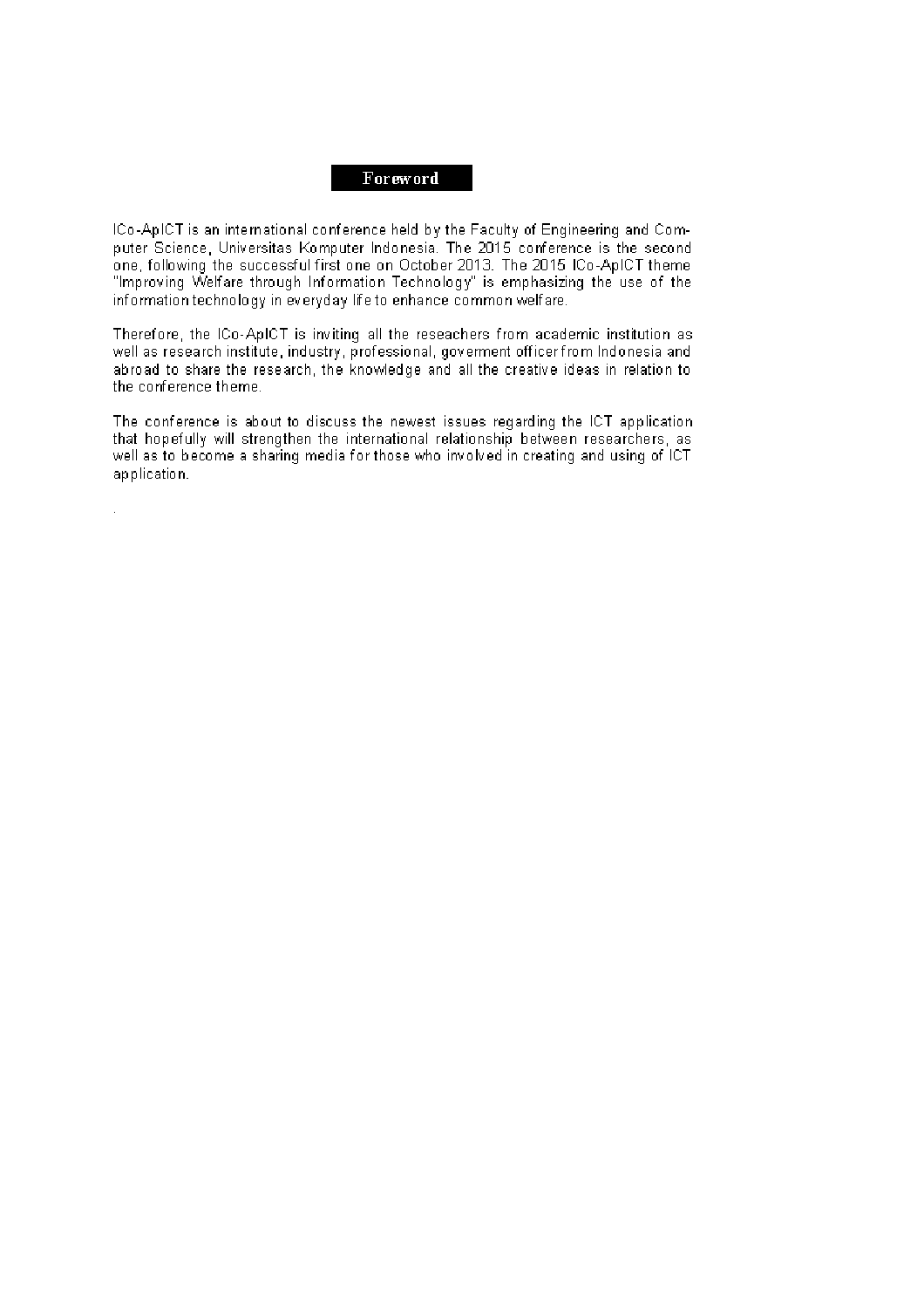| <b>Contents</b> |
|-----------------|
|-----------------|

| <b>Credit title</b>                                                                                                                                                                   | $\mathbf{i}$  |
|---------------------------------------------------------------------------------------------------------------------------------------------------------------------------------------|---------------|
| <b>Contents</b>                                                                                                                                                                       | $\mathbf{ii}$ |
| <b>Invited Speakers</b>                                                                                                                                                               |               |
| Pham Ngoc Nam                                                                                                                                                                         | $\mathbf{1}$  |
| Zulkhairi Md Dahalin                                                                                                                                                                  | $6\,$         |
| <b>Plenary Panels I</b>                                                                                                                                                               |               |
| CREATIVE INDUSTRY ASSET MANAGEMENT MODEL WITH SM@RT ASSET BSC IN<br><b>BANDUNG RAYA</b><br>Deden A. Wahab Sya'roni, Supriyati, Hery Dwi Yulianto, Apriani Puti Purfini                | $I.1 - 10$    |
| FLASH FLIP BOOK APPLICATIONS TO MEASURE THE LEVEL OF NATIONALISM ON<br>PRIMARY SCHOOL STUDENTS<br>Yessy Asri, Yessy Fitriani                                                          | $I.11 - 18$   |
| RW-NET IN BANDUNG CITY, AN INNOVATION TOWARDS A COMMUNICATIVE CITY<br>BY PROMOTING COMMUNITY MONITORING AT THE NEIGHBORHOOD LEVEL<br>Ridwan Sutriadi, Tatang Suheri, Rifiati Safariah | $1.19 - 24$   |
| IMPLEMENTATION OBJECT ORIENTED PROGRAMMING (OOP) FOR INFORMATION<br>SYSTEM MONITORING PROMOTIONAL ACTIVITY<br>Gregorius Hendita                                                       | $I.25 - 36$   |
| DESIGN AND DEVELOPMENT NETWORK ATTACHED STORAGE FOR ELEMENTARY<br>SCHOOL ACADEMIC DATA CENTER (CASE STUDY: GUGUS 45 BANDUNG)<br>Gilby Benaya Lesar, Irawan Afrianto                   | $1.37 - 44$   |
| DEVELOPMENT OF ARCHERY TOOLS SIMULATION MODEL BASED ON EMBEDDED<br><b>SYSTEM</b><br>Darma Rusjdi, Dian Hartanti                                                                       | $I.45 - 50$   |
| ACCOUNTING INFORMATION SYSTEMS AT THE ORGANIZATION OF NATIONAL<br>ZAKAT MANAGEMENT<br>Adeh Ratna Komala                                                                               | $I.51 - 54$   |
| DESIGN OF MULTI-TENANCY ARCHITECTURE SOFTWARE AS A SERVICE (SAAS)<br><b>QUALITY ASSESSMENT TOOL</b><br>Alif Finandhita                                                                | $I.55 - 66$   |
| DESIGNING INFORMATION TECHNOLOGY SERVICE GOVERNANCE IN PT X USING<br><b>COBIT 4.1 AND ITIL V.3</b><br>Gentisya Tri Mardiani                                                           | $I.67 - 76$   |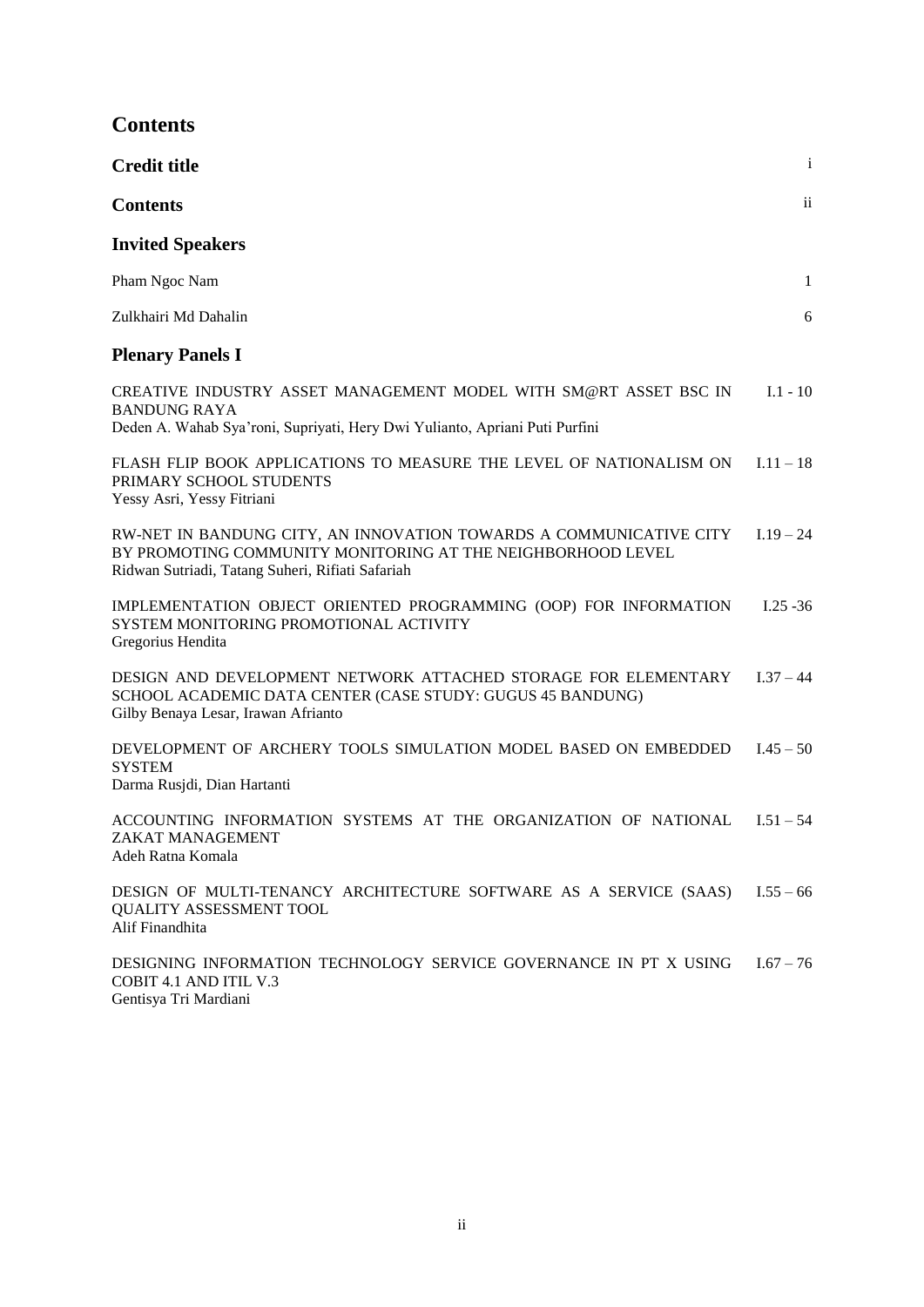## **Plenary Panels II**

| WEB BASED INTEGRATED SMARTHOME APPLICATIONS: CONTROL, MONITORING<br><b>AND SECURITY</b><br>Susmini Indriani Lestariningati                                                                                                           |               |  |  |  |  |
|--------------------------------------------------------------------------------------------------------------------------------------------------------------------------------------------------------------------------------------|---------------|--|--|--|--|
| THE APPLIED COMPARISON MODELING BETWEEN ALGORITHM C4.5 AND C4.5<br>BAGGING-BASED ALGORITHM TO CLASIFY AND ANALYSE PILGRIMS IN CIREBON<br>$2014 - 2025$<br>Dadang Sudarajat, Tri Ginanjar Laksana                                     | $II.7 - 16$   |  |  |  |  |
| SECURITY ATTACK ALGORITHMS IN WIRELESS SENSOR NETWORK<br>Sri Supatmi, Irfan Dwiguna Sumitra                                                                                                                                          | $II.17 - 22$  |  |  |  |  |
| THE STUDY OF C4.5 (DECISION TREE MODEL) CLASSIFICATION ALGORITHM TO<br>ANALYSE AND PREDICT THE ECONOMIC BASED EFFECTIVE CONTRACEPTIVES<br>Tri Ginanjar Laksana, Dadang Sudarajat                                                     | $II.23 - 34$  |  |  |  |  |
| <b>ANALYSIS</b><br><b>UNIKOM</b><br><b>USING</b><br>OF<br><b>ACCEPTANCE</b><br><b>KULIAHONLINE</b><br><b>SERVICES</b><br>TECHNOLOGY ACCEPTANCE MODEL (TAM)<br>Sufa'atin                                                              | $II.35 - 42$  |  |  |  |  |
| AUDIT IT GOVERNANCE IN PDAM TIRTAWENING KOTA BANDUNG USING COBIT 5<br>Anna Dara Andriana                                                                                                                                             | $II.43 - 50$  |  |  |  |  |
| SMART INTERACTIVE CAMPUS MAP FOR UNIVERSITAS KOMPUTER INDONESIA<br>Muhammad Aria, Agus Mulyana, Deni Albar                                                                                                                           | $II.51 - 56$  |  |  |  |  |
| PROTOTYPE APPLICATION DISTRO CLOUD INVENTORY<br>Citra Noviyasari                                                                                                                                                                     | $II.57 - 62$  |  |  |  |  |
| MANAGEMENT SYSTEM DESIGN OF<br><b>THE</b><br>COMPUTER LABORATORY AS<br>OPTIMIZATION ELECTRICAL POWER<br>Rizqia Cahyaningtyas, Efy Yostira, Wisnu Hendro Martono, Rifky Raymond                                                       | $II.63 - 68$  |  |  |  |  |
| <b>Plenary Panels III</b>                                                                                                                                                                                                            |               |  |  |  |  |
| SPECIAL CALCULATOR FOR THE BLIND WITH INPUT BRAILLE CODE BASED ON<br><b>MICROCONTROLLER</b><br>Hidayat, Sono Istiana                                                                                                                 | $III.1-6$     |  |  |  |  |
| BIOINFORMATICS IMPLEMENTATION AT<br>THE ANDROID-BASED EMBEDDED<br>SYSTEMS : A CASE STUDY IMPLEMENTATION OF HMM -BASED CONTROLLER<br><b>EXON ON ARM926T PROCESSOR</b><br>Binti Solihah, Suhartati Agoes, Alfred Pakpahan              | $III.7 - 12$  |  |  |  |  |
| PROSTHETIC ROBOTIC ARM CONTROL SYSTEM USING EMG SIGNAL DETECTION<br>Jana Utama, Abdul Barry Husein                                                                                                                                   | $III.13 - 18$ |  |  |  |  |
| EMBEDDED SYSTEM PRACTICUM MODULE DESIGN TO INCREASE STUDENT<br><b>COMPREHENSION</b><br><b>OF</b><br>MICROCONTROLLER-BASED<br><b>EMBEDDED</b><br><b>SYSTEM</b><br><b>TECHNOLOGY AND COURSE</b><br>Indrianto, Meilia Nur Indah Susanti | $III.19 - 24$ |  |  |  |  |
| SNAPPER FISH DISEASES DIAGNOSIS USING ANDROID BASED APPLICATION<br>Sri Nurhayati                                                                                                                                                     | III.25 – 30   |  |  |  |  |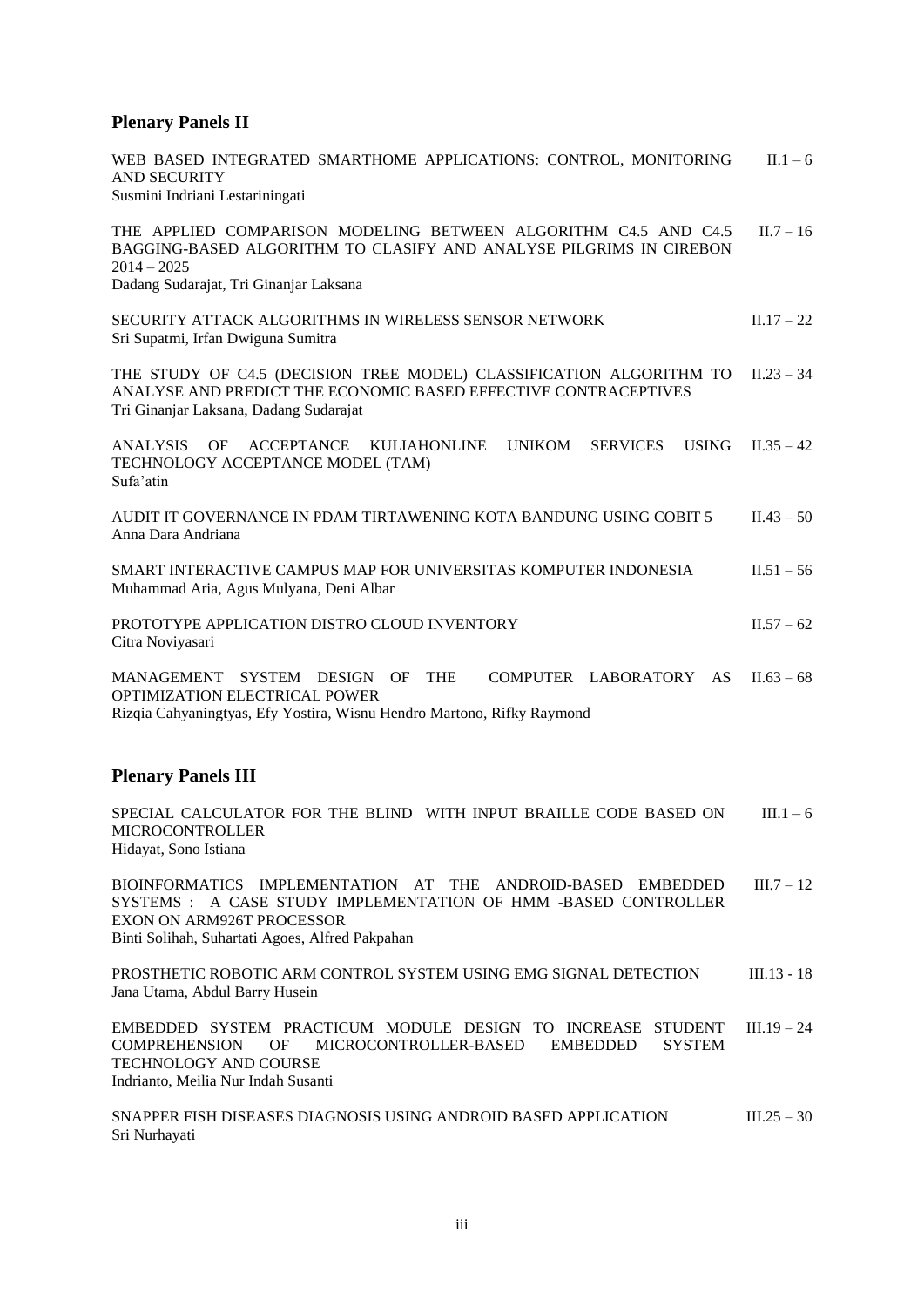EARLY DETECTION ON DIABETIC RETINOPATHY STAGE LEVEL BASED ON III.31-38 KNOWLEDGE BASE USING EXTREME LEARNING MACHINE METHOD Desti Fitriati

MULTI-PRECISION INTERVAL ARITHMETIC UNIT FOR REAL TIME SYSTEM III.39 - 44 Agus Mulyana, Yusrila Yeka Kerlooza

SECONDARY SURVEILLANCE RADAR (SSR) INTERROGATOR ANALYSIS ON III.45 – 48 TRANSMISSION FREQUENCY OF 1030 MHZ Dimas Widyasastrena

DESIGN TRAINER MIKROKONTROLER ARDUINO BOARD AS MEDIA LEARNING IN III.49 – 60 VOCATIONAL HIGH SCHOOL (SMK) Sutono

#### **Plenary Panels IV**

ACCOUNTING INFORMATION SYSTEM DESIGN RECEIVABLE AT SANTO BORROMEUS HOSPITAL BANDUNG USING SOFTWARE MICROSOFT VISUAL BASIC.NET AND DATABASE MYSQL  $IV.1 - 10$ Dony Waluya Firdaus, Uus Rusmana

MOBILIZING THE PARTNERSHIPS MODELS AS A STEP FOR SUSTAINABILITY IN GREEN OPEN SPACES PROCUREMENT IN BANDUNG, INDONESIA IV.11 - 20 Dhini Dewiyanti, Dewi Kurniasih

ANALYSIS OF THE PRODUCTION PROCESS QUALITY CONTROL OF AIRBUS A-380 USING THE CONCEPT OF LEAN SIX SIGMA APPROACH AT PT DIRGANTARA INDONESIA BANDUNG IV.21 – 28 Giri Hardyantoro Aziz, Julian Robecca

IMPROVING SERANG-BANTEN FARMERS WELFARE THROUGH AGROPOLITAN IV.29 - IV.32 BUSINESS PARK Salmon Priaji Martana

QUALITY CONTROL PROPOSAL USING SEVEN TOOL OF STATISTICAL PROCESSING CONTROL ON THE TRANSFORMER PRODUCT AT PT NIKKATSU ELECTRICS WORKS  $IV.33 - 42$ Tegar Mahardika, Iyan Andriana

THE IMPACT OF INFORMATION TECHNOLOGY INFRASTRUCTURE ROLE TO E-SPT IMPLEMENTATION  $IV.43 - 46$ Ony Widilestariningtyas

DESIGN OF ACCOUNTING INFORMATION SYSTEM SHOPPING OPERATING AND MAINTENANCE FACILITIES AND INFRASTRUCTURE WITH MICROSOFT VISUAL BASIC 2008 AND MYSQL SERVER  $IV.47 - 64$ Hery Dwi Yulianto, Asty Astuty Permana

PROPOSED AUTONOMOUS MAINTENANCE OF PREFORM MANUFACTURING AT PT. COCA-COLA BOTTLING INDONESIA, BEKASI  $IV.65 - 74$ Andi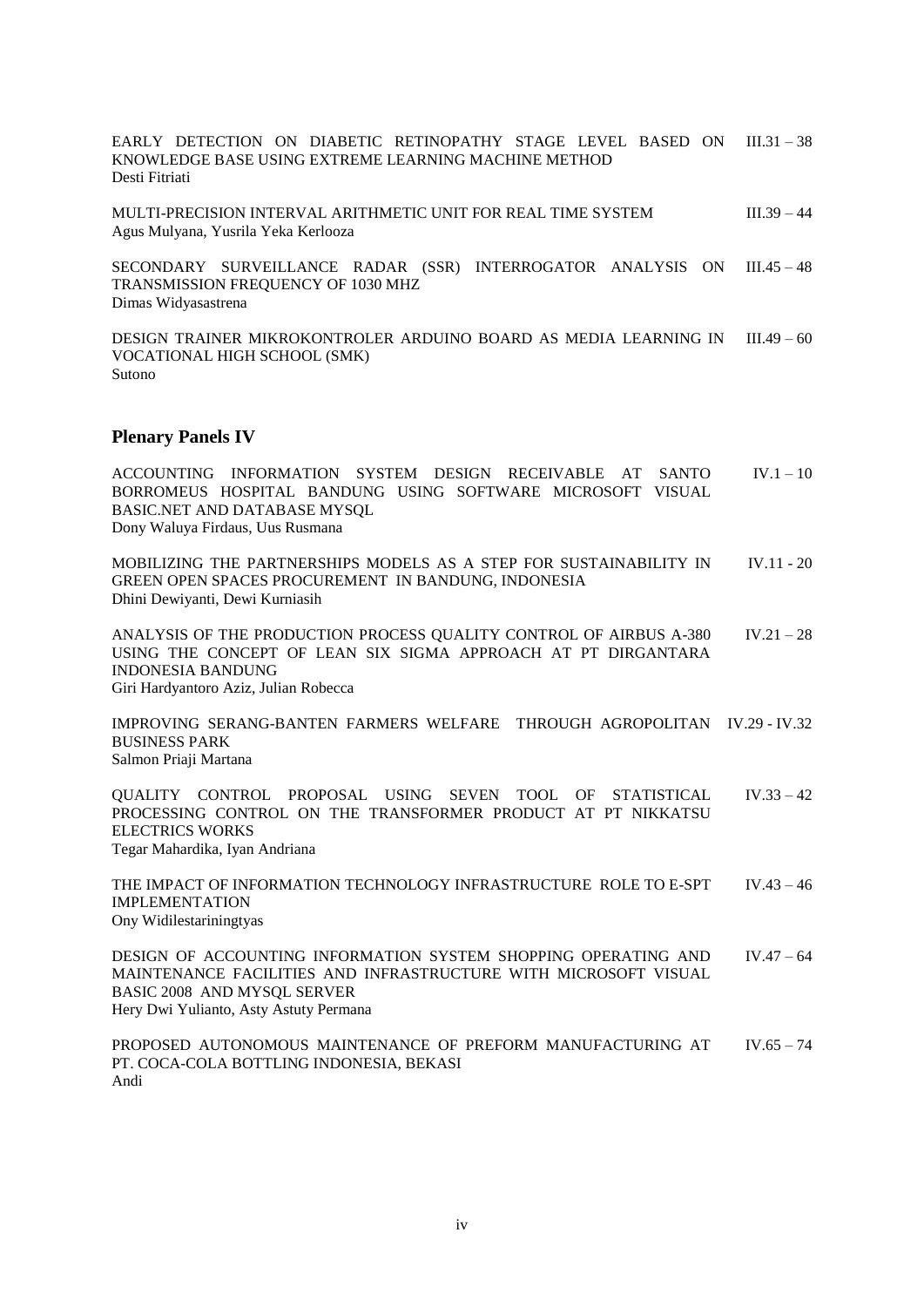DESIGN OF MANAGEMENT INFORMATION SYSTEM COST OF GOOD SOLD AND PROFIT ESTIMATE BASED ON THE RELEVANT COST AND BENEFITS METHOD IN JOINT PRODUCT ON UMKM CREATIVE INDUSTRIES IN THE CITY OF BANDUNG USING PHP AND MYSQL IV.75 - 84 Supriyati, Leni Novianti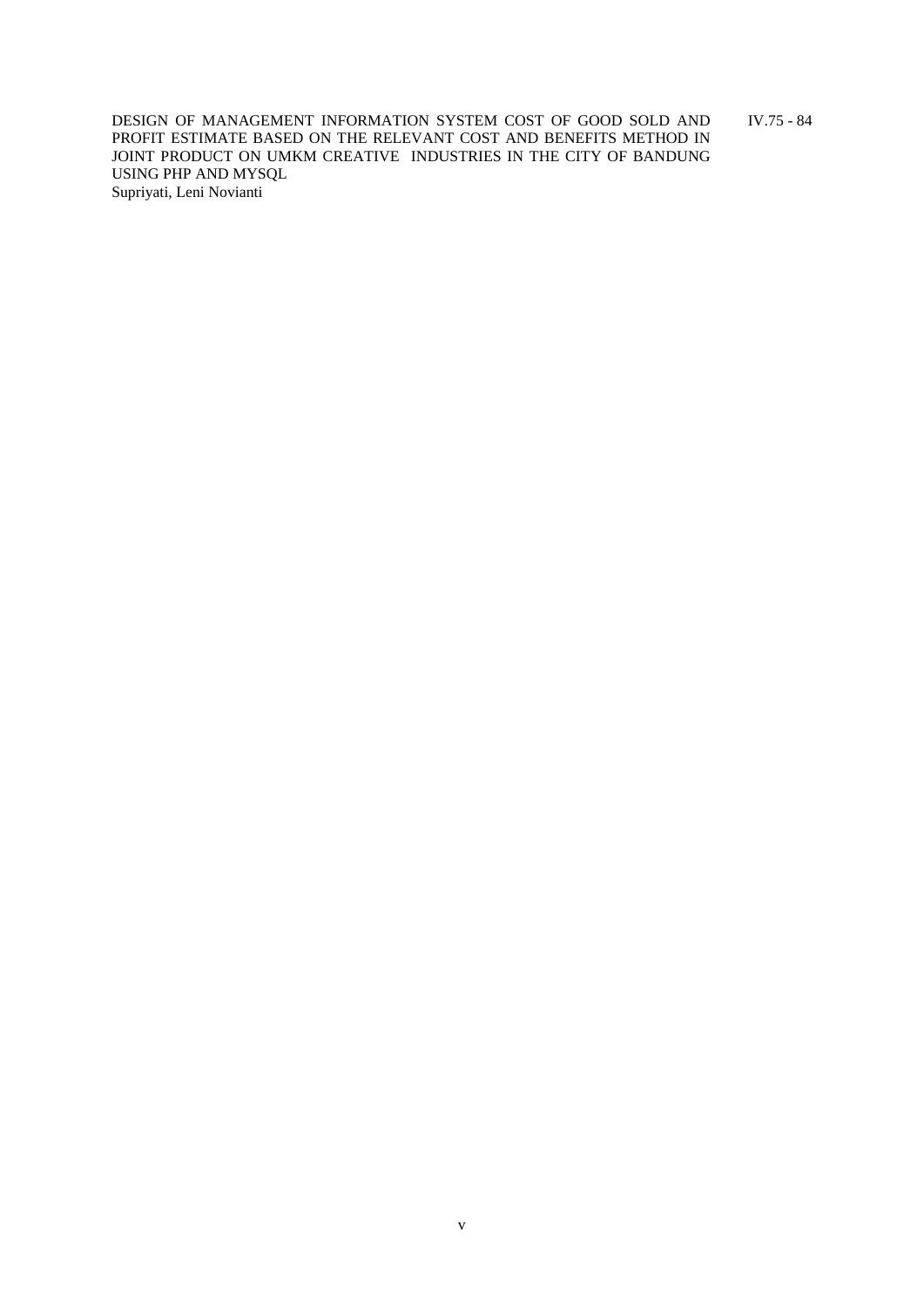### **Preface**

ICT technology has developed rapidly in various scientific fields. This is an opportunity and a challenge for developing countries like Indonesia to be able to pursue the utilization of ICT technology to improve the welfare of the Indonesian people.

The 2015 International Conference on Applied Information and Communication Technology or known as ICo ApICT 2015 is the second event to discuss the newest issues regarding the ICT application that hopefully will strengthen the international relationship between researchers, as well as to become a sharing media for those who involved in creating and using of ICT application. The 2015 Ico ApICT theme "**Improving Welfare through Information Technology**" is emphasizing the use of the information technology in everyday life to enhance common welfare.

**Muhammad Aria**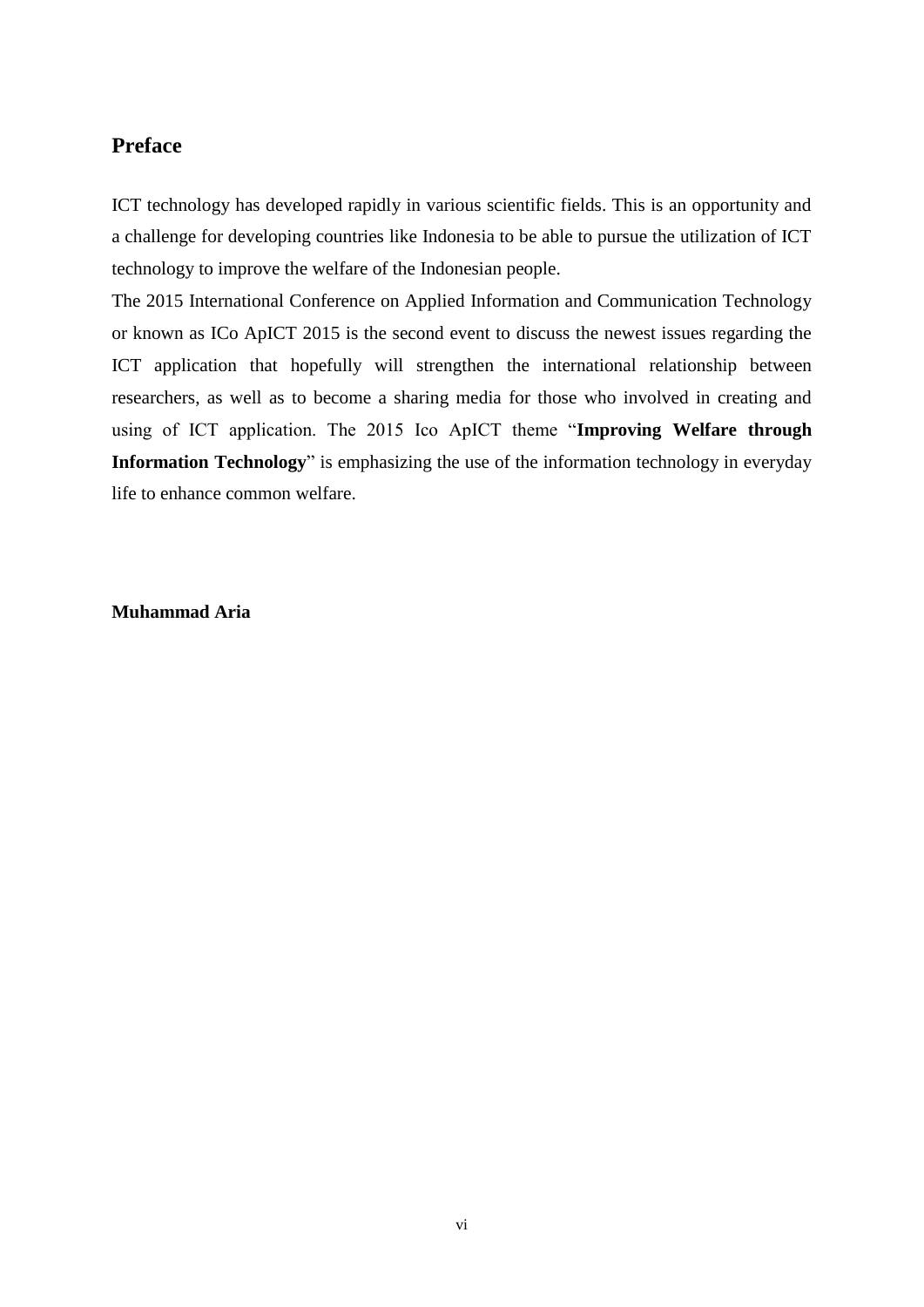## **DESIGN AND DEVELOPMENT NETWORK ATTACHED STORAGE FOR ELEMENTARY SCHOOL ACADEMIC DATA CENTER (CASE STUDY: GUGUS 45 BANDUNG)**

Gilby Benaya Lesar<sup>1</sup>, Irawan Afrianto<sup>2</sup> *1,2Informatics Engineering – Indonesia Computer University Jl. Dipatiukur 112-116, Bandung Email : gbyvanish@gmail.com<sup>1</sup> , irawan\_afrianto@email.unikom.ac.id<sup>2</sup>*

#### **Abstract**

*Network Attached Storage is a technology development from the file server. NAS is a server with an operating system that is devoted to serving the needs of the data file. While the School Cluster is an institution / organization as a center for the development of the surrounding primary schools which have the purpose of improving the quality of education. Cluster School 45 Bandung is one of the School Cluster in Bandung, which has eleven elementary impact and one that is in essence SD Cijerah, District Kulon Bandung, Bandung. Cluster School 45 Bandung has a problem in the distribution of data, data collection and data storage with Elementary Schools. Data distribution and data collection is still done manually using a flashdrive or CD and Gugus 45 also does not have a special storage.* 

*Therefore created a system that can help in terms of storage, distribution and collection of data that is building Data Center-based NAS (Network Attached Storage) using PPDIOO as system development method. This must be supported with minimum infrastructure that has been done in the analysis phase.*

*With the construction of this NAS-based data center, its help supervisors, operators, the principal and KKG in Gugus 45 and the elementary schools in managing data that is done. And of course this makes data management in the cluster and its 45 elementary schools to be efficient outcome in terms of time and data centers are built to ensure the availability of data for the users.*

**Keywords:** *NAS (Network Attached Storage), PPDIOO, School Cluster (Gugus), Data Center*

#### **1. Introduction**

School cluster (Gugus) is an institution / organization as a center for the development of elementary schools in the surrounding areas that have the goal of improving the quality of education.

Cluster schools usually handle five to eight elementary schools in the region. School groups also have the task of overseeing any good elementary school teacher performance, employees and principals as well as a data center for elementary schools academic handled.

The Gugus 45 Bandung is one of a cluster of schools in Bandung, which has eleven Elementary Schools swept up and one SD core residing in Cijerah Subdistrict, Bandung Kulon, Bandung. Elementary School core that handled the cluster school is Budding Hope Elementary School, while Elementary School outbreak handled i.e. SDN Cijerah 1-4, SDN Sayuran 1-5, SDS, SDS Andir Mukti, Bandung Raya. Basically every time period, elementary school academic data to Cluster schools for review by the watchdog group comes from the Office of education and in the forward to the Office of education of Bandung city.

In this case the cluster School 45 Bandung frequently experience problems in distributing data, data collection and data storage was done manually, and user involved in the management of such data is a supervisor, the operator, the operator of cluster school, principal with KKG (Working Group on teacher).

With the construction of this NAS-based data center, its help supervisors, operators, the principal and KKG in Gugus 45 and the elementary schools in managing data that is done. And of course this makes data management in the cluster and its 45 elementary schools to be efficient outcome in terms of time and data centers are built to ensure the availability of data for the users.

#### **2. Purpose of Research**

The purpose of research is:

- 1. Helps make it easier for the Operator and the operator school Cluster along with KKG in doing data management in the Gugus 45.
- 2. Build a specialized data storage to ensure the availability of data on primary school academic computer networks.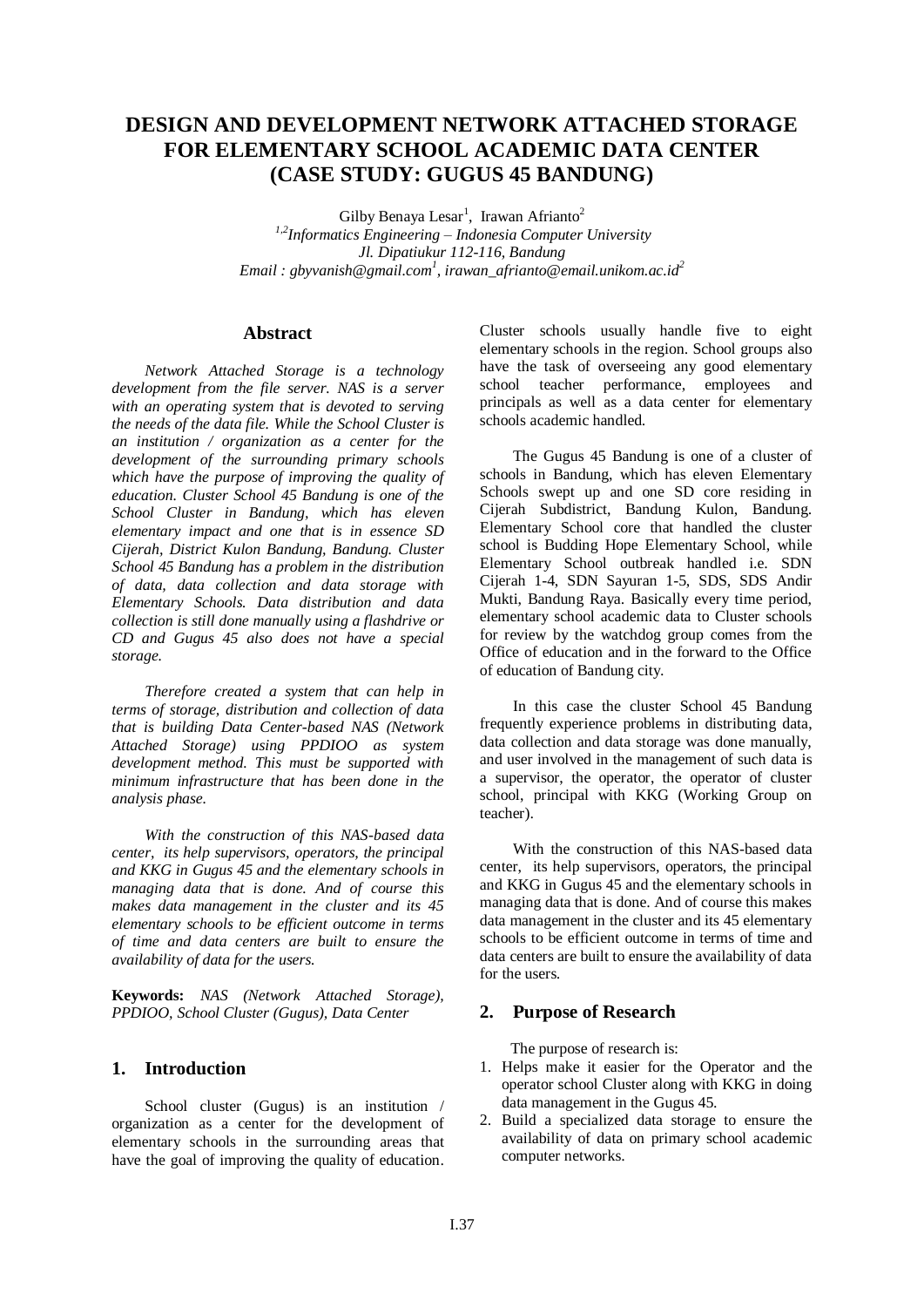3. Give the ease of update data that is maintained for the efficiency of the time.

#### **3. Literature Review**

#### **a. Network Attached Storage (NAS)**

Over time the development of the technology, then the file server has been developed by experts, for example the development of a file server is a Network Attached Storage (NAS). (Sean K, 2011) Network Attached Storage (NAS) is an operating system with a server devoted to serving the needs of data files. NAS can be accessed directly via a local area network with TCP/IP protocols.

(T Akbar, 2013) NAS would own the benefits there are in the system recoverynya, that is, at the time one of the broken host can be backed up. NAS not am committed with just one server only, have a high transfer rate speed with the gigabite ethernet, and storage capacity of hard disk has 2 or more. NAS himself different from the server in General, i.e. NAS can be used only for storage (data storage) only.

#### **b. Data Center**

(Fauzi and Ekko, 2015) The data center or often known as data center is a facility that is used to place computer systems and associated components such as telecommunications and data storage system Based on its functions, the data center is divided into two general categories, namely:

- 1. The Internet Data Center, only support applications related to the internet, usually built and operated by the service provider or a company that has a business model based on Internet Commerce.
- 2.Corporate/Enterprise Data Center, supports all functions that allow various business models running on internet services, interanet and both.

A data center design criteria generally include:

- 1. Availability, data center was created to be able to provide continuous operation and continuous for an enterprise well under normal circumstances as well as in case of the occurrence of a malfunction which means or not. The data center must be built as much as possible approached zero-failure for all of its components.
- 2. Scalability & Flexibility, data centers must be able to adapt to the fast growing needs or when the presence of new services to be provided by the data center without making any appreciable changes mean for overall data center.
- 3. Security, data centers storing valuable company assets, hence the security system created as tightly

as possible good safeguards physical or nonphysical.

#### **c. CIFS (Common Internet File System)**

(Noprianto, 2015) CIFS or Common Internet File System is an implementation of the Protocol file sharing/file-sharing Server Message Block (SMB) using UDP ports 137 and 138, and TCP 139 and 445, which has been suggested to be the standard of the Internet, so it can be retrieved easily . This protocol allows a group of users to be able to collaborate and share files over the internet or interanet company. CIFS has been seen as a possible replacement for Protocol File Transfer Protocol (FTP) and Network File System (NFS) Protocol file sharing and file management system. CIFS support the use of encrypted passwords, as well as the name of the file with a Unicode encoding. In addition CIFS can also be used to associate (mount) a remote file system as a directory or drive in a local machine, as if the remote file system is a file system.

Advantages compared to CIFS protocols FTP and HTTP file sharing protocol is that CIFS support read and write access to a file simultaneously; While HTTP and FTP supports only simple file transfer only. While, if compared with NFS, CIFS protocol offers some advantage improved performance with the features of read-ahead, write-behind and opportunistic locks .

#### **d. Prepare, Plan, Design, Implement, Operate, and Optimize (PPDIOO) Network Lifecycle**

(Odon and Wendell, 2004) A system development method is performed using the method Prepare, Plan, Design, Implement, Operate, and Optimize (PPDIOO) Network Lifecycle. Method and architecture was created by Cisco to support the goals of the business conducted. PPDIOO method has a sustained phase of circle, and each converted have measures to make the network planning, design, implementation and operation. And this method is owned by phase there are 6, Prepare, Plan, Design, Implement, Operate, and Optimize where we know with PPDIOO. The PPDIOO method is shown in **figure 1.**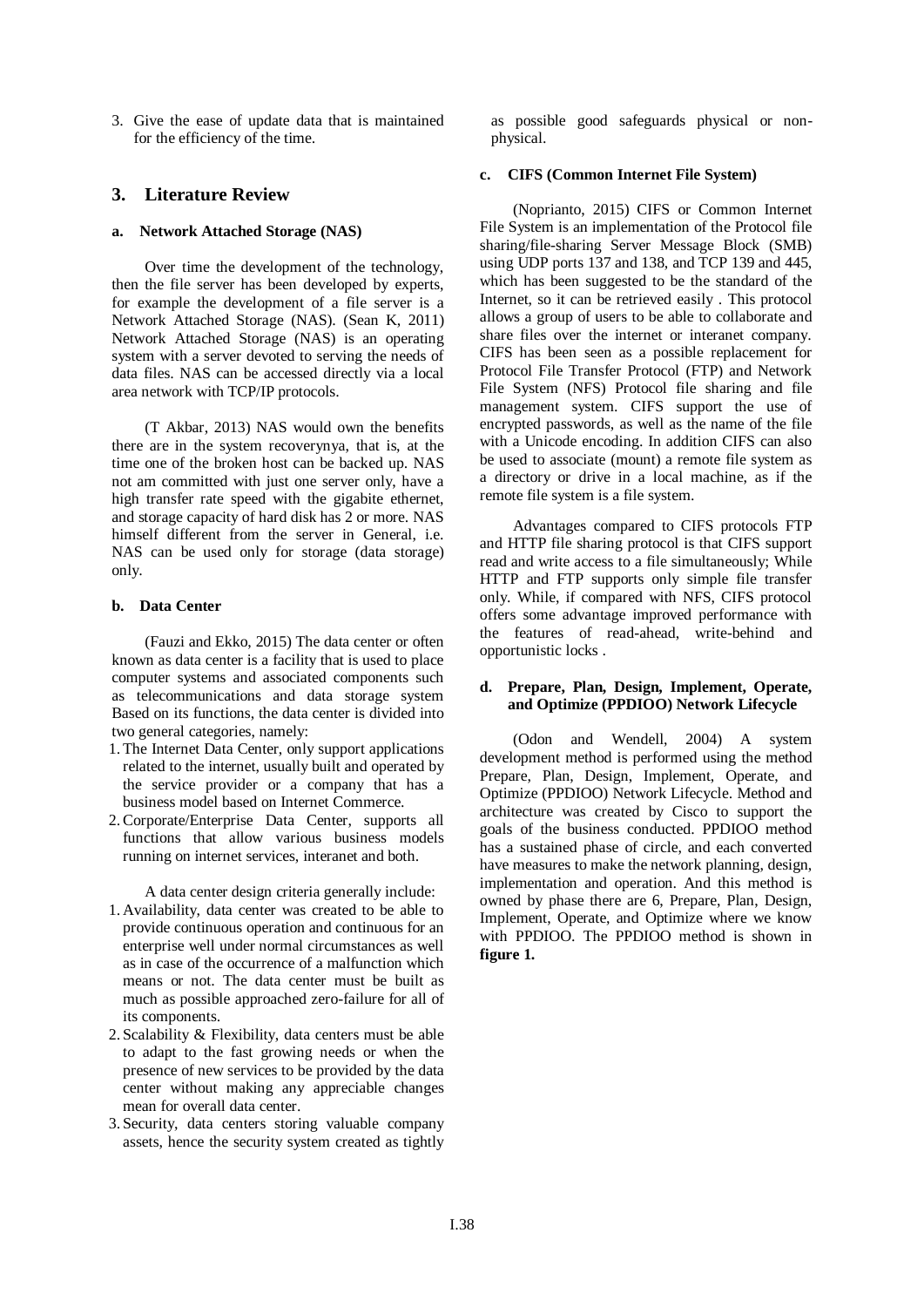

**Figure 1.** *PPDIOO Method (Prepare, Plan, Design, Implement, Operate, Optimize) Network Lifecycle (Odon and Wendell, 2004)*

#### **4. Result and Discussion**

#### **a. Network Analysis**

Network analysis carried out in Bandung and its cluster of 45 all SD swept up with 7 different locations (Gugus 45, SDN Sayuran 1,4,5, SDN Sayuran 2,3, SDN Cijerah 1,2, and SD Tunas Harapan, SDN Cijerah 3,4, SD Bandung Raya, SDS Andir Mukti) are modelled with topology. With the exception of the SD Andir Mukti is not modeled in the topology because there is only a laptop and internet connection using a USB modem.

#### *1. Gugus 45 Bandung Topology*

Network analysis performed in the Gugus 45 Bandung that is as follows in **figure 2**:



**Figure 2.** *Computer Network Topology of Gugus 45*

And network resource in the Gugus 45 can be seen in **table 1** below.

**Table 1. Network Resources in Gugus 45**

| Description         |                                     |
|---------------------|-------------------------------------|
| Range IP Address    | 192.168.1.1                         |
|                     | 192.168.1.255                       |
| Subnet              | 255.255.255.0                       |
| <b>Hosts</b>        | $3-5$ units                         |
| Provider            | Indischool (Speedy)                 |
| Bandwidth           | Up to 10 Mbps                       |
| PC/Laptop User      | 4 units                             |
| <b>Access Point</b> | 1 unit                              |
| Switch              | 8 port / 1 unit ( <i>unmanage</i> ) |
| Modem ADSL          | 11n                                 |

#### *2. Elementary Schools Network Topology*

As for the network topology and the availability of the hardware in the environment of SD Induced represented with 1 design topology (SDN Sayuran 1- 5, Cijerah 1-4, SD Tunas Harapan) as follows in **figure 3**.



**Figure 3.** *Computer Network Topology of SD Imbas (SDN Sayuran 1-5, SDN Cijerah 1-4, SD Tunas Harapan)*

| Sayuran 1-5, SDN Cijerah 1-4, SD Tunas Harapan) |          |  |  |
|-------------------------------------------------|----------|--|--|
| Description                                     |          |  |  |
| Range Alamat IP                                 | 10216811 |  |  |

**Table 2** *Network Resources in SD Imbas (SDN* 

| DUSUIPHUI           |                                 |  |  |
|---------------------|---------------------------------|--|--|
| Range Alamat IP     | 192.168.1.1                     |  |  |
|                     | 192.168.1.255                   |  |  |
| Subnet              | 255.255.255.0                   |  |  |
| Jumlah Host         | $3-5$ unit                      |  |  |
| Provider            | Indischool (Speedy)             |  |  |
| Bandwidth           | Up to 10 Mbps                   |  |  |
| PC/Laptop User      | 4 units                         |  |  |
| <b>Access Point</b> | 1 unit                          |  |  |
| Switch              | unit<br>$\sqrt{1}$<br>8<br>port |  |  |
|                     | (unmanage)                      |  |  |
| Modem ADSL          | unit                            |  |  |

#### *3. Topologi Jaringan SD Bandung Raya* Network analysis in SD Bandung Raya as follows in **figure 4**: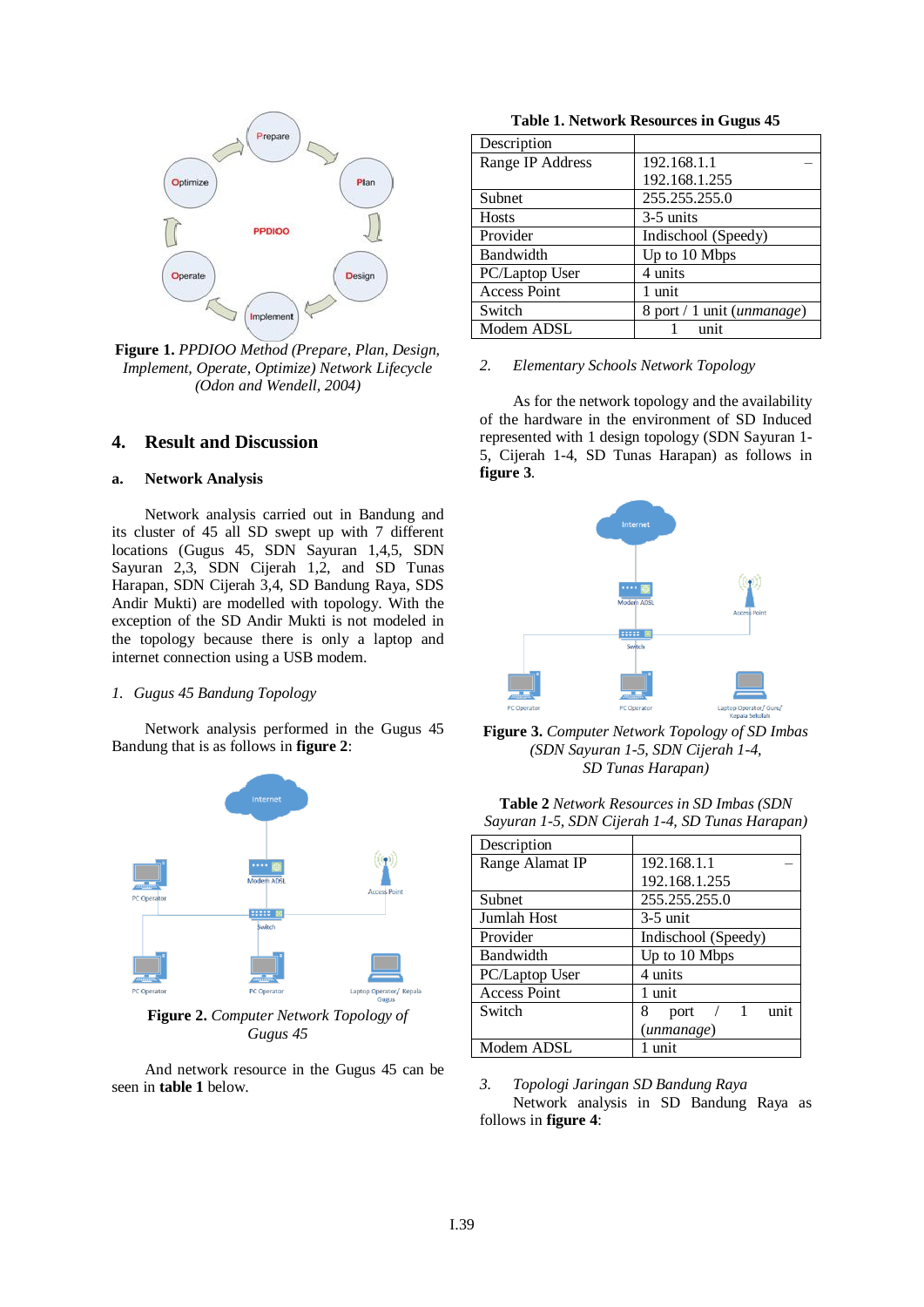

**Figure 4.** *Computer Network Topology of SD Bandung Raya*

| Table 3. Network Resources in SD Bandung Raya |  |  |  |
|-----------------------------------------------|--|--|--|
|-----------------------------------------------|--|--|--|

| Keterangan      |               |
|-----------------|---------------|
| Range Alamat IP | 192.168.1.1   |
|                 | 192.168.1.255 |
| Subnet          | 255.255.255.0 |
| Jumlah Host     | 1 unit        |
| Provider        | Speedy        |
| Bandwidth       | 2 Mbps        |
| PC/Laptop User  | 1 unit        |
| Modem ADSL      | 1 unit        |

#### **b. Users Analysis**

In the operation of a File Server-based NAS (Network Attached Storage), its need basic knowledge and ability in the operation of the computer, internet and file sharing. As for the users in Gugus 45 SD and swept up basically to operate the computer. Here are the details of the ability of the users in the cluster School 45 Bandung with SD Imbas based on observations and interviews, can be seen in **table 4**.

#### **c. Software Analysis**

Software is a device used in operating the computer. **Table 5** is the operating system used on the client computers and laptops on the research of Cluster School in Bandung and SD 45-induced:

#### **d. Hardware Analysis**

Gugus 45 Bandung with SD Imbas has a total of 13 PCs Client, 7 Laptops Client, 5 Switchs, 6 ADSL, 5 Access Points, 1 USB Modem which is located around the site. Hardware analysis is shown in **table 6.**

#### **e. Capacity Planning Analysis**

As for the capacity planning analysis is conducted to find out the needs of capacity Gugus 45 in a certain time period. It can be seen in **table 7**.

**Table 4.** *User Knowledge Analysis*

| <b>User</b> |    | Knowledge                        |  |  |
|-------------|----|----------------------------------|--|--|
| Operators   | 1. | Has the basic capabilities in    |  |  |
|             |    | the field of computer (Copy,     |  |  |
|             |    | Move, Edit, Explorer, Save,      |  |  |
|             |    | Exit, Login, etc.)               |  |  |
|             | 2. | Run the operating system         |  |  |
|             |    | Windows Xp or Windows 7,         |  |  |
|             |    | Microsoft Office (Word, Excel)   |  |  |
|             | 3. | Can use network applications     |  |  |
|             |    | related to internet (upload,     |  |  |
|             |    | download, etc.).                 |  |  |
|             | 4. | Know the basics of LAN           |  |  |
|             |    | network (set up IP Address, File |  |  |
|             |    | Sharing)                         |  |  |
| Operator    | 1. | Has the basic capabilities in    |  |  |
| Gugus       |    | the field of computers           |  |  |
|             |    | (Copy, Move, Edit, Explorer,     |  |  |
|             |    | Save, Exit, Login, etc.)         |  |  |
|             | 2. | Run the operating system         |  |  |
|             |    | Windows Xp or Windows 7,         |  |  |
|             |    | Microsoft Office (Word, Excel).  |  |  |
|             | 3. | Can use network applications     |  |  |
|             |    | related to internet (upload,     |  |  |
|             |    | download, etc.).                 |  |  |
|             | 4. | Know the basics of LAN           |  |  |
|             |    | network (set up IP Address, File |  |  |
|             |    | Sharing).                        |  |  |
| Teachers    | 1. | Has the basic capabilities in    |  |  |
|             |    | the field of computers (Copy,    |  |  |
|             |    | Move, Edit, Explorer, Save,      |  |  |
|             |    | Exit, Login, etc.)               |  |  |
|             | 2. | Run the operating system         |  |  |
|             |    | Windows Xp or Windows 7,         |  |  |
|             |    | Microsoft Office (Word, Excel)   |  |  |

**Table 5.** *Operation System Client Analysis*

| l'ype            | <b>Operation System</b> |
|------------------|-------------------------|
| PC/laptop Client | Windows XP,             |
|                  | Windows 7, 8            |

#### **Table 6. Hardware Analysis in Gugus 45 and SD Imbas**

| Type                | Total    |
|---------------------|----------|
| <b>PC</b> Client    | 13 units |
| Laptop Client       | 7 units  |
| Switch              | 5 units  |
| Modem ADSL          | 6 units  |
| <b>Access Point</b> | 5 units  |
| Modem USB           | 1 units  |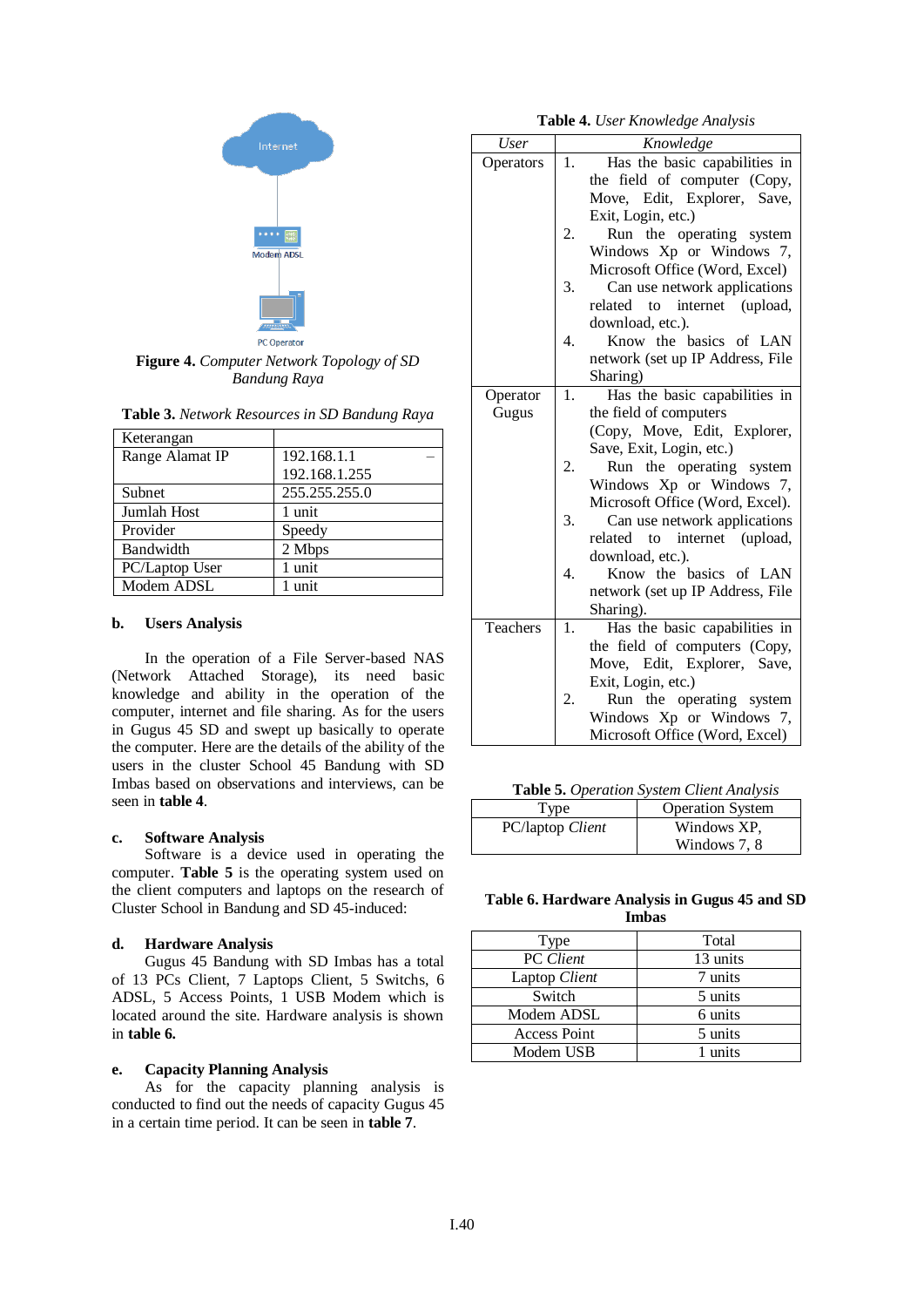| N <sub>o</sub> | Name       | Total   | Min. Req. | Recommend<br>ation Req. |
|----------------|------------|---------|-----------|-------------------------|
|                | Fix        | 27,6 GB | 41,4 GB   | 55,2 GB                 |
|                | Data       |         |           |                         |
| $\mathfrak{D}$ | <b>Not</b> | 82,8 GB | 165,6 GB  | 182.6 GB                |
|                | Fix        |         |           |                         |
|                | Data       |         |           |                         |
| TOTAL          |            | 207     | 237       |                         |

**Table 7.** *Capacity Planning Analysis*

#### **f. System Design**

Once the analysis is complete, the next step is the design of the system. The design of the NAS system in the Gugus 45 is as follows

#### *1. Description of The System to be Built*

On network topology designed in fact does not have much change because the network used is the network WAN, as well as access to the server via the internet, connected through the VPN network making the task of designing only dotted at 2 point, namely:

1.Local Network (End Point/Client) to the Internet 2.Server network to the Internet

Changes that occur on the local network client physically is no because to access the server only needed an Internet connection that basically has been there before. As for the increased physical server is a network of FreeNAS. The following is the description of the network topology of the system being designed.



**Figure 5.** *Description of Connectify System from Instance to NAS Server*

Network architecture to be constructed as shown in **Figure 5**, where each user will be grouped based on establishments. Every user that has grouped the data center can access academic Cluster 45 through the internet network. However, every user who accesses the data center using the CIFS service is required to use a VPN network. VPN on this

system is useful for simplifying the network, so as to make as if every user who connected to the data center into a single segment or one Network ID. Beside that, the user is given a different access rights in accordance with the position as in table 8. For file sharing academic data center service uses CIFS, where this service supports file sharing simultaneously.

#### *2. Users Permission*

Each user will have different permission tailored to the Office and duty of each, can be seen in **table 8**.

|  | Table 8. Users Permission on System |  |
|--|-------------------------------------|--|
|  |                                     |  |

| Potition                  | The Authority                                                                                                                                                                                                                                                                       |
|---------------------------|-------------------------------------------------------------------------------------------------------------------------------------------------------------------------------------------------------------------------------------------------------------------------------------|
| Gugus<br>Supervisor       | Reserves the right to access,<br>monitoring, verification<br>and<br>validation of the entire academic<br>data that is handled by Gugus 45,<br>besides supervisor cluster can<br>give instructions to all members<br>of<br>the<br>cluster<br>to<br>store/collecting/distribute data. |
| Gugus                     | Reserves the right to access all                                                                                                                                                                                                                                                    |
| Chairman                  | data handled by the academic<br>Gugusl 45. And also has the right<br>berkordinasi with<br>school-<br>to to<br>related data in                                                                                                                                                       |
| Headmaster                | Reserves the right to access all<br>at the academic school<br>data<br>respectively.                                                                                                                                                                                                 |
| <b>KKG</b><br>Coordinator | Reserves the right to access the<br>data that is managed by the<br>teachers.                                                                                                                                                                                                        |
| Gugus<br>Operator         | Reserves the right to access and<br>manage data elementary school<br>and academic data maintained in<br>Gugus 45 for recapitulation.                                                                                                                                                |
| School                    | Reserves the right to access and                                                                                                                                                                                                                                                    |
| Operator                  | manage data elementary school<br>and academic data from each<br>school                                                                                                                                                                                                              |
| Teacher                   |                                                                                                                                                                                                                                                                                     |

#### **g. Sytem Implementation**

After this stage of the analysis and the design is done, then the system has been designed will be implemented. As for the stage of installation and configuration is done against the server NAS and is hosted on a computer network in Gugus 45 Bandung, namely:

#### *1. Hardware Implementation of NAS Server*

Here are the specifications of dedicated-server NAS that has been installed, including: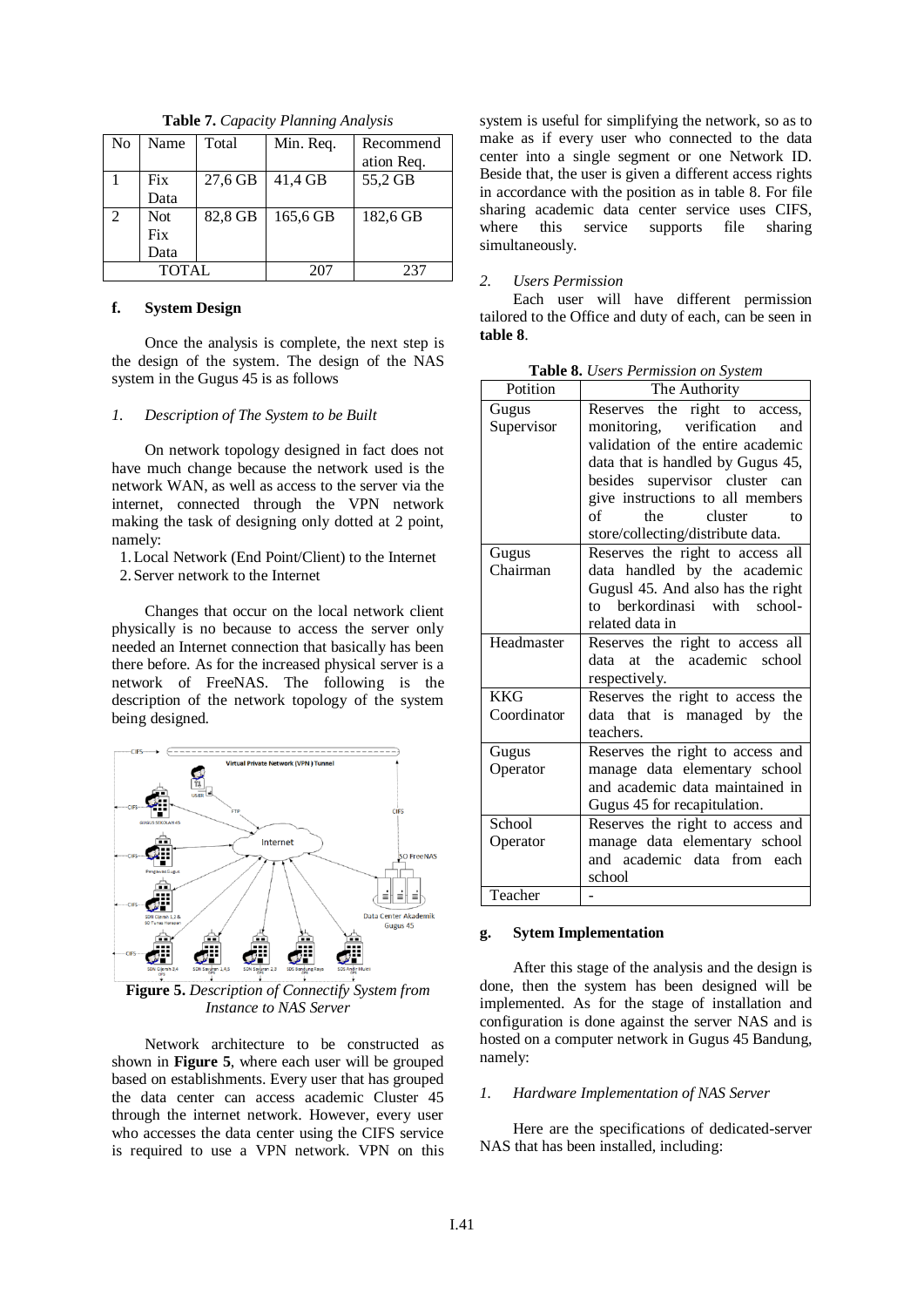| No. | <b>Device</b>    | Total  | <b>Spesification</b> |
|-----|------------------|--------|----------------------|
| 1.  | <b>CPU</b>       | 1 unit | Intel(R)             |
|     |                  |        | $Xeon(R)$ CPU        |
|     |                  |        | E5504                |
|     |                  |        | @2.00GHz             |
| 2.  | RAM              | 1 unit | $2$ GB               |
| 3.  | Hardisk          | 1 unit | 500 GB               |
| 4.  | Flashdisk        | 1 unit | 8 GB                 |
| 5.  | Bandwidth        |        | 10 Mbps Local,       |
|     |                  |        | 2 Mbps               |
|     |                  |        | <i>International</i> |
| б.  | <b>IP</b> Public | unit   |                      |

**Table 9.** *Dedicated-server NAS Spesification*

#### *2. Software Implementation of NAS Server*

Software on the NAS server are used namely FreeNAS 9.3 STABLE Operating System.

|                     | FreeNAS <sup>®</sup>       |                                |              |                                      |                                      |              |                                      |              |                     |                        |             |      |                   |              |           |                  |
|---------------------|----------------------------|--------------------------------|--------------|--------------------------------------|--------------------------------------|--------------|--------------------------------------|--------------|---------------------|------------------------|-------------|------|-------------------|--------------|-----------|------------------|
| 出<br><b>Arracet</b> | P.<br>Kychine              | $\overline{a}$<br><b>Tasks</b> | 琴<br>Network | ⊶<br>Storage                         | 国<br>Directory                       | G<br>Sharing | ಲಿ<br>Services                       | ÷<br>Plugins | III<br><b>Table</b> | 厚<br>Reporting         | π<br>Wigard |      |                   | a<br>Support | в<br>Cade | α<br><b>Akad</b> |
|                     | expend all colleges all    |                                |              | System                               |                                      |              |                                      |              |                     |                        |             |      |                   |              |           |                  |
| 周 Account           |                            |                                |              | <b>Information</b>                   | Coneral                              | Doch         | Advanced                             | <b>Deal</b>  |                     | Custom Detroit Tuesday | Lindate     | City | Cothoster Support |              |           |                  |
| 图 题 Groups          |                            |                                |              |                                      |                                      |              |                                      |              |                     |                        |             |      |                   |              |           |                  |
| Al & Users          |                            |                                |              | System Information                   |                                      |              |                                      |              |                     |                        |             |      |                   |              |           |                  |
| <b>Signal</b>       |                            |                                |              |                                      |                                      |              |                                      |              |                     |                        |             |      |                   |              |           |                  |
|                     | @ Information              |                                |              | <b>Hostnagen</b>                     | freeman, local lists                 |              |                                      |              |                     |                        |             |      |                   |              |           |                  |
| <b>A800t</b>        | A, Greenl                  |                                |              | <b>Build</b>                         | Preehisting 3-57 (46LE-201506042000) |              |                                      |              |                     |                        |             |      |                   |              |           |                  |
|                     | <b>A.</b> Advanced         |                                |              |                                      |                                      |              |                                      |              |                     |                        |             |      |                   |              |           |                  |
| <b>C. Small</b>     |                            |                                |              | <b>Platform</b>                      |                                      |              | Tribi(1) Xeen(1) CPU E5504 @ 2,000Hz |              |                     |                        |             |      |                   |              |           |                  |
|                     | <b>All System Cetacet</b>  |                                |              |                                      | 262290                               |              |                                      |              |                     |                        |             |      | ь                 |              |           |                  |
| (4) SQ Tunghlet     |                            |                                |              | <b>Meas city</b>                     |                                      |              |                                      |              |                     |                        |             |      |                   |              |           |                  |
| <b>ZB</b> Update    |                            |                                |              | System Time P(3) 24 23 53 54 55 7015 |                                      |              |                                      |              |                     |                        |             |      |                   |              |           |                  |
| <b>THE CRA</b>      |                            |                                |              |                                      |                                      |              |                                      |              |                     |                        |             |      |                   |              |           |                  |
|                     | ER Certificates            |                                |              | <b>Uptime</b>                        | 11/33FM up 1 dev. 1/84, 6 sotro      |              |                                      |              |                     |                        |             |      |                   |              |           |                  |
| <b>R EX Techs</b>   | <b>Qr</b> Support          |                                |              | Load Average 0.08, 0.11, 0.03        |                                      |              |                                      |              |                     |                        |             |      |                   |              |           |                  |
| El aga Network      |                            |                                |              |                                      |                                      |              |                                      |              |                     |                        |             |      |                   |              |           |                  |
| Storage             |                            |                                |              |                                      |                                      |              |                                      |              |                     |                        |             |      |                   |              |           |                  |
|                     | <b>BE Oractory Service</b> |                                | ٠            |                                      |                                      |              |                                      |              |                     |                        |             |      |                   |              |           |                  |

**Figure 5.** *Web Interface FreeNAS 9.3*

#### *3. Create Users and Groups*

Creation of user and group are conducted in accordance with the conditions in the field. Each school complex will be made into 1 group and will be filled with the user that exists in the schools. Users and groups that are created can be seen in **table 10**.

| Table 10. Description of Groups and Users |  |
|-------------------------------------------|--|
|-------------------------------------------|--|

| No | Group      | Member                            |
|----|------------|-----------------------------------|
|    | Pengawas   | 1.<br>Pengawas01                  |
|    |            | Pengawas02<br>2.                  |
| 2  | <b>KKG</b> | (Seluruh Guru &<br>1.             |
|    |            | Kepala Sekolah)                   |
|    |            | pengawas01<br>2.                  |
|    |            | 3.<br>ops_gugus01                 |
| 3  | Gugus      | 1.<br>Ops_gugus01                 |
|    |            | 2.<br>Ketua_gugus                 |
|    |            | 3.<br>pengawas01                  |
| 4  | KSD_Sayu   | 1.<br>guru_sayuran1               |
|    | ran_1_4_5  | (sample)                          |
|    |            | 2.<br>ks_sayuran1                 |
|    |            | 3.<br>ops_sayuran1                |
|    |            | $\overline{4}$ .<br>guru_sayuran4 |
|    |            | (sample)                          |
|    |            | 5.<br>ks_sayuran4                 |

|    |                    | 6.               | ops_sayuran4              |
|----|--------------------|------------------|---------------------------|
|    |                    | 7.               | guru_sayuran5             |
|    |                    |                  | (sample)                  |
|    |                    | 8.               | ks_sayuran5               |
|    |                    | 9.               | ops_sayuran5              |
| 5  | KSD_Sayu           | 1.               | guru_sayuran2             |
|    | ran $22$           |                  | (sample)                  |
|    |                    | 2.               | ks_sayuran2               |
|    |                    | 3.               | ops_sayuran2              |
|    |                    | 4.               | guru_sayuran3             |
|    |                    |                  | (sample)                  |
|    |                    | 5.               | ks_sayuran3               |
|    |                    | 6.               | ops_sayuran3              |
| 6  | KSD_Cijer          | 1.               | guru_Cijerah1             |
|    | $ah_1_2$           |                  | (sample)                  |
|    |                    | 2.               | ks_Cijerah1               |
|    |                    | 3.               | ops_Cijerah1              |
|    |                    | 4.               | guru_Cijerah2             |
|    |                    |                  | (sample)                  |
|    |                    | 5.               | ks_Cijerah2               |
|    |                    | 6.               | ops_Cijerah2              |
| 7  | KSD_Cijer          | 1.               | guru_Cijerah3             |
|    | ah $3-4$           |                  | (sample)                  |
|    |                    | 2.               | ks_Cijerah3               |
|    |                    | 3.               | ops_Cijerah3              |
|    |                    | 4.               | guru_Cijerah4             |
|    |                    |                  | (sample)                  |
|    |                    | 5.               | ks_Cijerah4               |
|    |                    | 6.               | ops_Cijerah4              |
| 8  | KSD_Tuna           | 1.               | guru_TunasHarapa          |
|    | sHarapan           |                  | n (sample)                |
|    |                    | 2.               | ks_TunasHarapan           |
|    |                    | 3.               | ops_TunasHarapan          |
| 9  | KSD_Andi<br>rMukti | 1.               | guru_andirmukti           |
|    |                    | 2.               | (sample)<br>ks_andirmukti |
|    |                    | 3.               | ops_andirmukti            |
| 10 | KSD Ban            | $\overline{1}$ . | guru_bandungraya          |
|    | dung Raya          |                  | (sample)                  |
|    |                    |                  | ks_bandungraya            |
|    |                    | $rac{2}{3}$ .    |                           |
|    |                    |                  | ops_bandungraya           |

#### *4. Design of Storage and Datasets*

Configuration must also be done in the settings storage and dataset that will be used in this system. For the storage used is 500 GB.

Next create a dataset to split the volumes on the storage available. As for the dataset that is created is as much as 5 datasets, namely Data\_Gugus, Data\_Sekolah, Data\_KKG, Data\_Umum, Data\_Pengawas.

After you created the dataset, then activate the CIFS service for distributing datasets in accordance with the permissions that have been designed.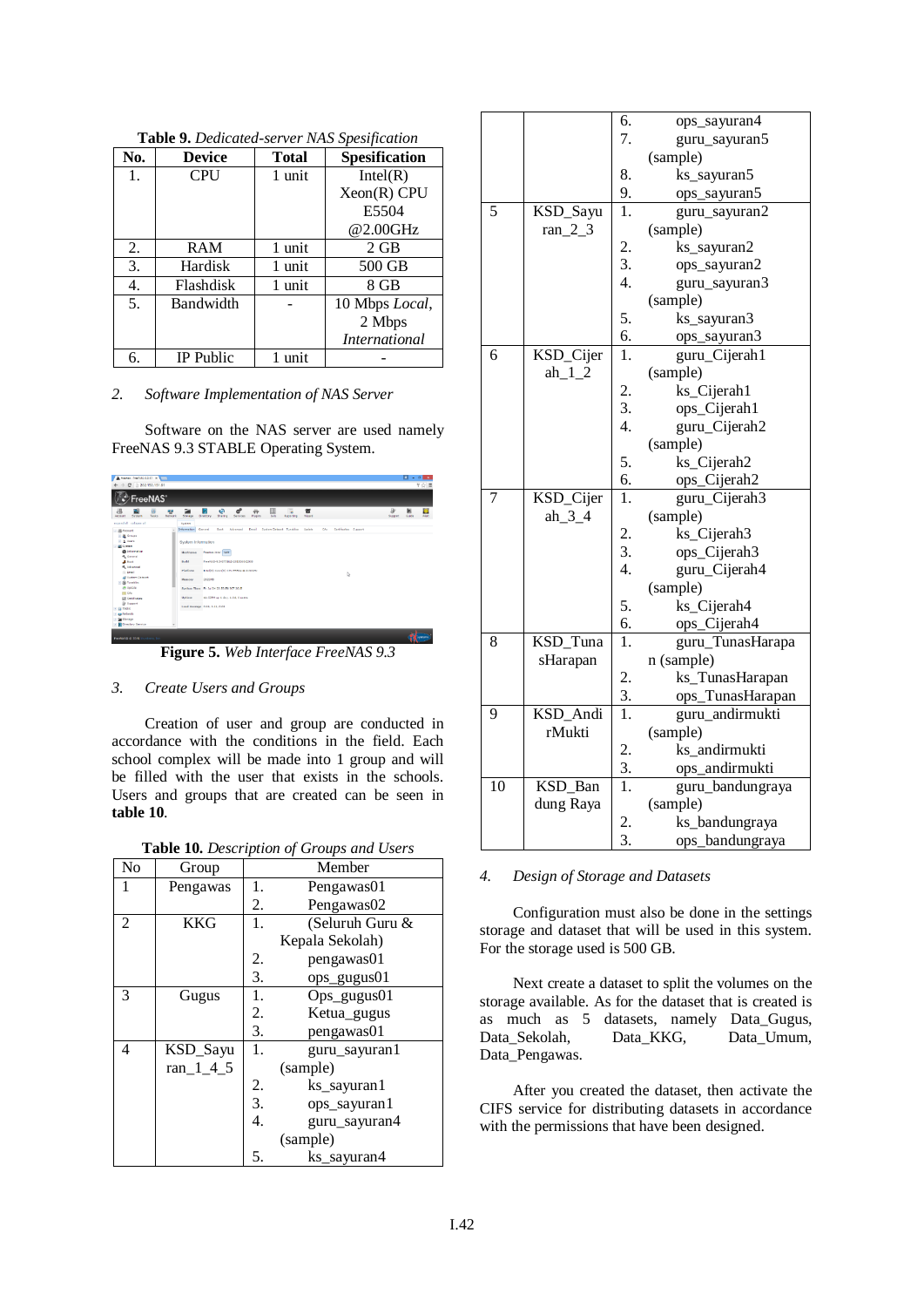| Apple (AFP) UNIX (NFS)   | WebDAV<br>Windows (CIFS) Block (iSCSI) |                       |                         |
|--------------------------|----------------------------------------|-----------------------|-------------------------|
| Add Windows (CIFS) Share |                                        |                       |                         |
| Path                     | Name                                   | Comm Export Read Only | Browsable to Network Cl |
| /mnt/DATA                | Data                                   | false                 | true                    |
| /mnt/DATA/Data Gugus     | Data Gugus                             | false                 | true                    |
| /mnt/DATA/Data KKG       | Data KKG                               | false                 | true                    |
| /mnt/DATA/Data Pengawas  | Data Pengawas                          | false                 | true                    |
|                          | Data Sekolah                           | false                 | true                    |
| /mnt/DATA/Data Sekolah   |                                        | false                 |                         |

**Figure 6.** *Datasets List*

#### **h. SystemTesting**

After the stage of design and construction is done, the next is testing against WAN and computer network server NAS built on Gugus 45. The test is done to find out how efficient use of time in data transmission and data security.

#### *1. Testing Availability of Data*

The tests were carried out, to determine how well the NAS server to ensure availability of data in computer networks at 45 school clusters during business hours (9 hours) from Monday to Friday. The formula used to measure the availability of data is [27]:

#### **AV (%) = (AST-DT)/AST x 100%**

Description:

 $AST = Agreed Service Time$ 

 $DT = Down Time$ 

**Table 11** are the results of observations of the availability on the NAS server is done in 5 days and statistic of NAS server is shown in **figure 7.**

| Days | Down Time (Hour) | Availability (%) |
|------|------------------|------------------|
|      |                  | 100              |
|      |                  | 89               |
|      |                  | 100              |
|      |                  | 100              |
|      |                  |                  |



**Figure 7***. Statistic of NAS Server Avaibility Testing*

#### *2. Security Testing*

As for security testing is done in the system to be built, such as authentication, permission and VPN.

#### *Authentication of User Testing*

The system is built using user authentication security upon log in. In this case the test will be performed if the user will try to log in with an incorrect password, then the notification will come out "Access is denied" as in **Figure 8**.

| <b>Windows Security</b>                                                     |
|-----------------------------------------------------------------------------|
| Enter network password<br>Enter your password to connect to: 202.150.151.61 |
| User name<br>Password<br><b>Domain: RAMDHANI</b><br>Remember my credentials |
| Access is denied.                                                           |
| Cancel<br>OK                                                                |

**Figure 8.** *Authentication User Security*

#### *Permission Testing*

Each dataset that was created for the sharing of security have each in terms of permissions or access rights. In testing this time will try to break the access rights are granted. For example a teacher with user guru\_sayuran1 try to access to the folder the dataset Trustees, then the result is as shown in **Figure 9**.

| $11431003$ , then the result is as shown in Figure ).                                                                                                                                                           |
|-----------------------------------------------------------------------------------------------------------------------------------------------------------------------------------------------------------------|
| $\times$<br>Open Folder                                                                                                                                                                                         |
| \\202.150.151.61\Data Pengawas is not accessible. You might not have permission to use this<br>network resource. Contact the administrator of this server to find out if you have access<br>permissions.        |
| Multiple connections to a server or shared resource by the same user, using more than one<br>user name, are not allowed. Disconnect all previous connections to the server or shared<br>resource and try again. |
| OK                                                                                                                                                                                                              |

**Figure 9.** *Permission Folder Security*

#### *Testing of VPN Security*

Any user who does not connect with a VPN server, then the user will not be able to access the share folder given by the CIFS service. Can be seen in **Figure 10**.

| Windows cannot access \\202.150.151.61                        |                                                                                           |
|---------------------------------------------------------------|-------------------------------------------------------------------------------------------|
| try to identify and resolve network problems, click Diagnose. | Check the spelling of the name. Otherwise, there might be a problem with your network. To |
|                                                               |                                                                                           |

**Figure 10.** *Network Error*

#### *1. Testing of Data Transfer*

Based on the results of the testing of data transfer to perform upload and download to the server NAS and file size under 30 MB is 1-2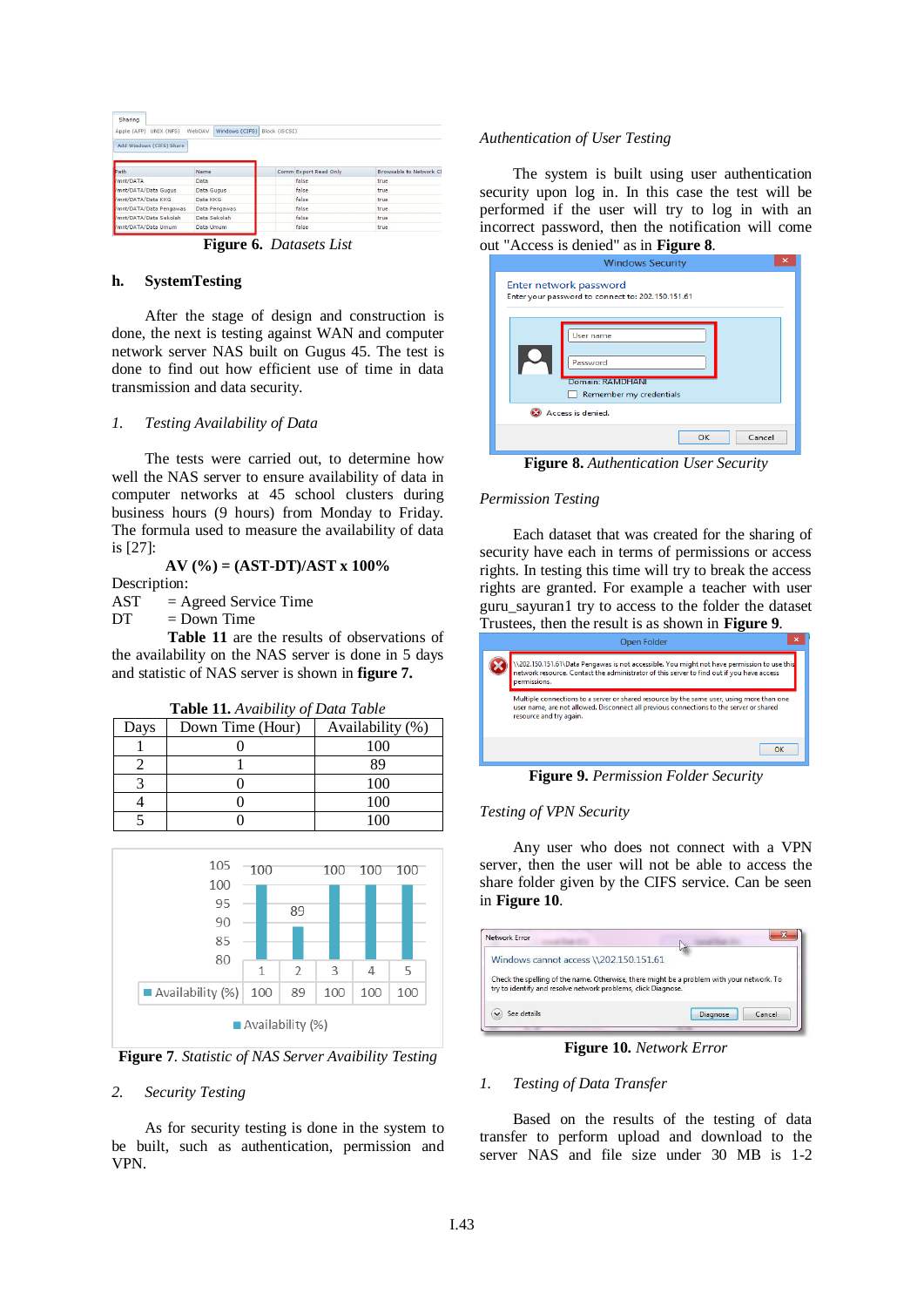minutes. While based on the results of the interview about file transfer size is 10-30 MB using a flash drive or CD media into Gugus 45 to every operatorinduced primary school get an average of 15 minutes, this calculation is derived from long time copy to flashdrive then calculated long travel time from SD to the cluster after it calculated the length of time the transfer to a computer Cluster, total estimates of the time required by manual can be seen in table 12.

|             | File      | Time       |                             |
|-------------|-----------|------------|-----------------------------|
| Agency      | Size      | Manual     | <b>NAS</b>                  |
|             |           |            | Server                      |
| SD<br>Tunas |           | 5 minutes  |                             |
| Harapan     |           |            |                             |
| SD Cijerah  |           | 12 minutes |                             |
| 1 & 2       |           |            |                             |
| SD Cijerah  |           | 5 minutes  |                             |
| 3 & 4       |           |            |                             |
| SD Sayuran  | $10 - 30$ | 15 minutes | $\mathcal{D}_{\mathcal{L}}$ |
| 1, 4, 5     | МB        |            | minutes                     |
| SD Sayuran  |           | 15 minutes |                             |
| 2 & 3       |           |            |                             |
| Andir<br>SD |           | 20 minutes |                             |
| Mukti       |           |            |                             |
| SD Bandung  |           | 15 minutes |                             |
| Raya        |           |            |                             |
| Average     |           | 12,42      | 2                           |
|             |           | minutes    | minutes                     |

**Table 12.** *Data Transfer Comparison Chart*

It can be inferred that the faster data transfer is done using server NAS is 1-2 minutes compared with manual way using a flashdrive or CD media with average time 12,42 minutes, can be seen in **Figure 11**



**Figure 11.** *Comparison of Data Transfer*

#### **i. Conclusion**

From the implementation and testing in the previous chapters, it brings some of the conclusions of the results the results of this research. As for some of the conclusions are as follows:

1. Data center built to provide data availability during the 23 hours or 93,8% and 78,03% sport results score questionnaire about the availability of data,

compared to manual systems which only cover at work.

- 2. From the results of the refined questionnaire, procedures of data storage, data distribution and data collection in the cluster School 45 with SD Flash by using data center built a great help the performance of the employees of the school and primary Cluster Induced by a score of 78,03% (strongly agree).
- 3. Data Transfer using media NAS server that is supported by the VPN network can be more efficient in terms of time to 2 minutes compared to using media flashdrive or the CD takes about 12 minutes.

#### **References**

- Akbar, T. (2014) : *Analisis Perbandingan Kinerja FreeNAS dan NAS4Free Sebagai Sistem Operasi Jaringan NAS pada Local Area Network (LAN),* Stikom, Surabaya, Skripsi.
- Fauzi, Ekko (2015). "Pengertian Data dan Informasi". 2 Mei 2015.<http://slideplayer.info/>
- Noprianto (2015). "Mengakses File Lewat Jaringan", 24 Juni 2015.<https://infolinux.web.id/>
- Odon, Wendell (2004) : *Computer Networking First-Step*. Idianapolis : Cisco Press
- Sean, K (2011) "Difference Between NAS and SAN - 3 Considerations," 17 : 5.